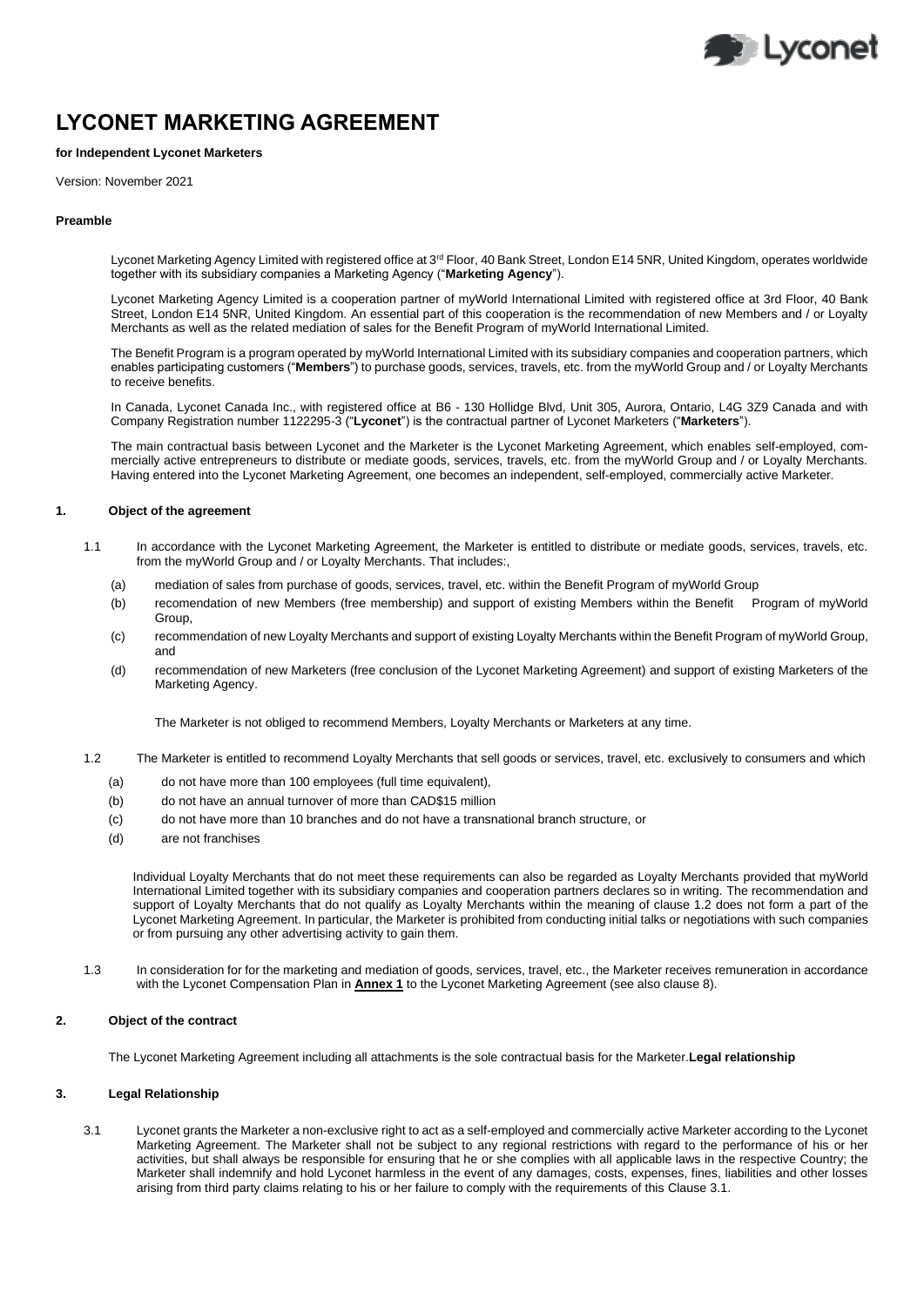

- 3.2 The Marketer acts in the context of commercial activity as an independent entrepreneur. No form of employment, service, joint venture, partnership, agency or other similar relationship of any kind whatsoever is established between Lyconet Canada Inc. and the Marketer. The Marketer shall provide his or her contractual services solely as an autonomous and self-employed activity, legally independent of Lyconet and not subject to the direction or control of Lyconet.
- 3.3 The Marketer is expressly prohibited from giving the impression during business or related dealings that he or she is an employee or agent of Lyconet Canada Inc., or of any of their respective affiliates.
- <span id="page-1-0"></span>3.4 The Marketer is not authorised to conclude contracts or receive services on behalf of Lyconet. The Marketer is also prohibited from representing another group company of the Lyconet or myWorld Group. Any breach of this Clause [3.4](#page-1-0) shall entitle Lyconet to terminate this Lyconet Marketing Agreement without notice in accordance with Clause 12.2.
- 3.5 Only one registration (i.e. one ID number) is permitted for each Marketer, whether a natural or legal person. The residential or business address (registered office) of the Marketer must be stated in the registration. Multiple registrations made to achieve unjustified advantages according to the Lyconet Compensation Plan in **Annex 1** entitle Lyconet to terminate the contractual relationship for good cause and to withdraw the advantages obtained in this way. In the case of multiple registrations, the last registered ID numbers will be deleted. Advantages according to the Lyconet Compensation Plan in **Annex 1**, which only resulted through multiple registrations, will be forfeited.

#### **4. Requirements for the activity and the entitlement to compensation**

- 4.1 Only individuals who have reached the age of majority in the province or territory in which they reside may enter into this Lyconet Marketing Agreement.
- 4.2 As a condition for the entitlement to claim compensation, the Marketer must ensure that his or her business is duly registered and that he or she has the necessary regulatory approvals to carry on his or her business or practice his or her trade. He or she must ensure the proper payment of taxes and remittances and he or she shall indemnify and hold Lyconet, any company affiliated with Lyconet, the myWorld Group, its cooperation partners and Loyalty Merchants harmless in the event of any damages, costs, expenses, fines, liabilities and other losses arising from any third-party claims relating to his or her failure to comply with the requirements of this Clause..

# **5. Rights and obligations of the Marketer**

- 5.1 The Marketer will be entitled to use third parties (e.g. assistance) to provide organisational support for his or her activities. The Marketer must ensure that the obligations of this Agreement are also met by such third parties..
- 5.2 The Marketer may not make any representation or other statements relating to Lyconet, a company affiliated with Lyconet, the Lyconet business model, and/or Lyconet's distribution and marketing practices unless these have been previously approved in writing by Lyconet or are otherwise included in Lyconet's official documentation.
- 5.3 This Agreement incorporates by reference the Income Disclosure Statement [\(https://doc.mwscdn.io/download/public/agreements/ly](https://doc.mwscdn.io/download/public/agreements/lyconet/ca/ca-en_lyconet_income_disclosure_statement.pdf)[conet/ca/ca-en\\_lyconet\\_income\\_disclosure\\_statement.pdf\)](https://doc.mwscdn.io/download/public/agreements/lyconet/ca/ca-en_lyconet_income_disclosure_statement.pdf)
- 5.4 The Marketer must forthwith notify Lyconet of any possible violation of the provisions of this Lyconet Marketing Agreement by another Marketer of which he or she becomes aware.
- 5.5 If the Marketer intends to hold events for a charge or otherwise offer services in connection with the Benefit Program or the Marketing Agency to third parties for a fee, he or she must first obtain Lyconet's written consent, which consent may be arbitrarily withheld.

## **6. Communication materials**

- 6.1 Lyconet shall make available to the Marketer for downloading at [www.lyconet.com](http://www.lyconet.com/) (log-in section) the advertising and information material (documents, catalogues, presentations, etc.) (hereinafter: "**Communication Material**") required by the Marketer to perform his or her activity under this Lyconet Marketing Agreement.
- <span id="page-1-1"></span>6.2 The Marketer may only use the most current version of the Communication Material available at [www.lyconet.com.](http://www.lyconet.com/) Before using any Communication Material, the Marketer must confirm that it constitutes the most current version thereof. The improper distribution and use of unauthorised Communication Material by the Marketer will entitle Lyconet to terminate this Lyconet Marketing Agreement immediately without notice pursuant to Clause 12.2.
- 6.3 In the event of termination of the Lyconet Marketing Agreement, the Marketer shall immediately destroy all Communication Material in his or her possession and confirm the destruction in writing to Lyconet, if requested to do so by Lyconet.
- <span id="page-1-2"></span>6.4 Publicationsand advertisements as well as the use of trademarks of Lyconet or companies affiliated with Lyconet, the myWorld Group, their cooperation partners and Loyalty Merchants, such as the company logo and the trademarks of Lyconet, myWorld, Child & Family Foundation, Greenfinity Foundation etc., are only permitted within the framework of the authorized Communication Material. This also applies for its use via internet, social media or other electronic media.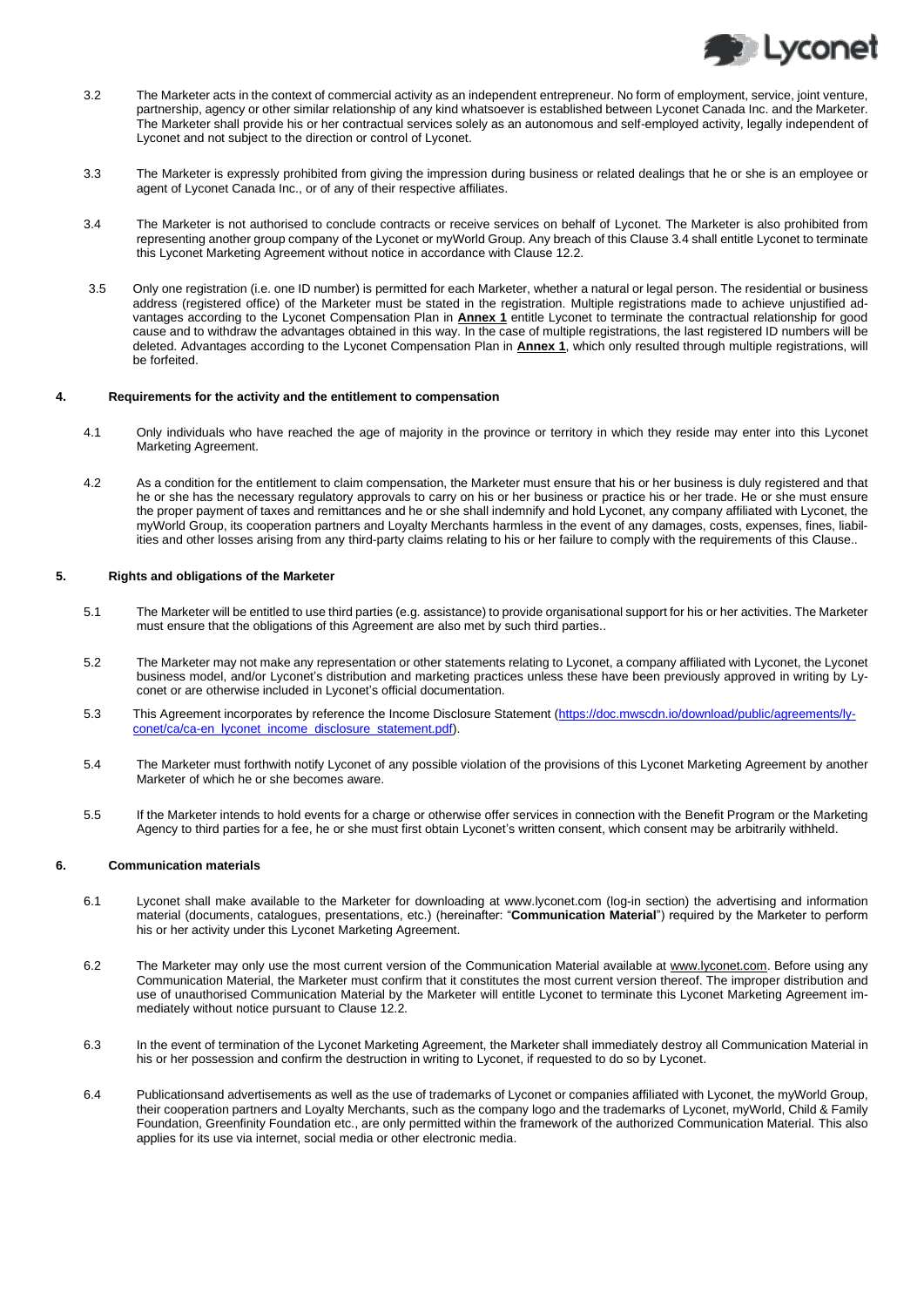

6.5 The Marketer shall indemnify Lyconet, companies affiliated with Lyconet, the myWorld group, their cooperation partners and Loyalty Merchants from all damages, costs, expenses, fines, liabilities and other losses arising from any claims by third parties against Lyconet in connection with any violation of their intellectual property rights by the Marketer.

# **7. Change or assignment of a Referrer**

- 7.1 Marketers without a Referrer have the right to be assigned a Referrer at any time if the Referrer give his explicit consent.
- 7.2 Marketers with a Recommender can make a change of Recommender if following requirements are met:
	- The Marketer has had the same Recommender for the last 6 months.
	- The Marketer was not in any Career Level according to the Lyconet Compensation Plan in **Annex 1** in the last 6 months.
	- The new Recommender give his explicit consent to the change.
- 7.3 As a result of the change of Recommender, the Marketer will lose his previously recommended Members and Marketers. However, the change of Recommender has no further effects for these previously recommended Members or Marketers themselves.
- 7.4 In the event of a termination of the Lyconet Marketing Agreement and a subsequent new registration within 6 months, the Marketer will automatically be assigned to the Recommender the Marketer had at the moment of termination.

#### **8. Compensation**

- 8.1 The Marketer will be compensated for marketing or mediation of goods, services, travel, etc.according to the Lyconet Compensation Plan in Annex 1. The Marketer will not be entitled to obtain from Lyconet any reimbursement for expenses incurred in the performance of his or her activity including, without limitation, any costs and expenses relating to travel, accommodations, material or personnel.
- 8.2 Compensation will be calculated monthly in accordance with the Lyconet Compensation Plan in **Annex 1**. Lyconet provides all relevant information for the remuneration to the Lyconet Compensation Plan in **Annex 1** to the Marketer via the log-in area a[t www.lyconet.com.](http://www.lyconet.com/).
- 8.3 The Marketer must review this compensation information immediately. In the event of any mistake, the Marketer must notify Lyconet in writing of same through th[e www.lyconet.com](http://www.lyconet.com/) website using the form specified by Lyconet and must do so no later than one week after receipt of the statement.
- 8.4 Entitlement to initial payment of the remuneration arises when the Marketer has 5 direct active Members according to the Lyconet Compensation Plan in **Annex 1**. A minimum amount according to the Lyconet Compensation Plan in **Annex 1** must be reached for the transfer to the Marketer's bank account to take place.

# **9. Secrecy and confidentiality**

- 9.1 The Marketer shall maintain the confidentiality of all Lyconet confidential and proprietary information that has been entrusted or disclosed to him or her or that has otherwise come to be known by him in conjunction with the subject matter of the Lyconet Marketing Agreement (collectively, "**Lyconet Confidential Information**"). This obligation will survive termination of the Lyconet Marketing Agreement for whatever reason.
- 9.2 The Marketer must return to Lyconet any documents or materials that include, list, summarize or analyse any Lyconet Confidential Information when they are no longer required for the Marketer to perform his or her activity under the Lyconet Marketing Agreement, but no later than upon termination of theLyconet Marketing Agreement.
- 9.3 The Marketer may disclose Lyconet Confidential Information to any third party that he or she retains to assist him or her in terms of the performance of his or her activity under the Lyconet Marketing Agreement, provided that such third party first agrees in writing to be bound by confidentiality obligations at least as restrictive as those contained in the Lyconet Marketing Agreement.

#### **10. Data protection**

- 10.1. To the extent that it is required to implement the Lyconet Marketing Agreement including, without limitation, calculating the compensation according to the Lyconet Compensation Plan in **Annex 1**, Lyconet Canada Inc. collects, stores, retains, processes and handles personal information, business data as well as data on activities of the Marketer.
- 10.2. All requests for information, changes, and deletion of personal information may be directed to Lyconet' privacy officer at B6 130 Hollidge Blvd, Unit 305, Aurora, Ontario, L4G 3Z9 Canada or by e-mail to international@lyconet.com. Further privacy provisions related to the use of the Lyconet website can be found in the Privacy Policy at www.lyconet.com.
- 10.3. Lyconet uses internationally recognised security technologies to protect Marketers' data against unauthorised access.
- 10.4. The Marketer may not use additional Lyconet systems or Lyconet services to process personal information without Lyconet' prior written consent, which consent may be arbitrarily withheld. In the event such consent is granted, such consent will be subject to the parties concluding a separate data processing agreement in regard to the foregoing.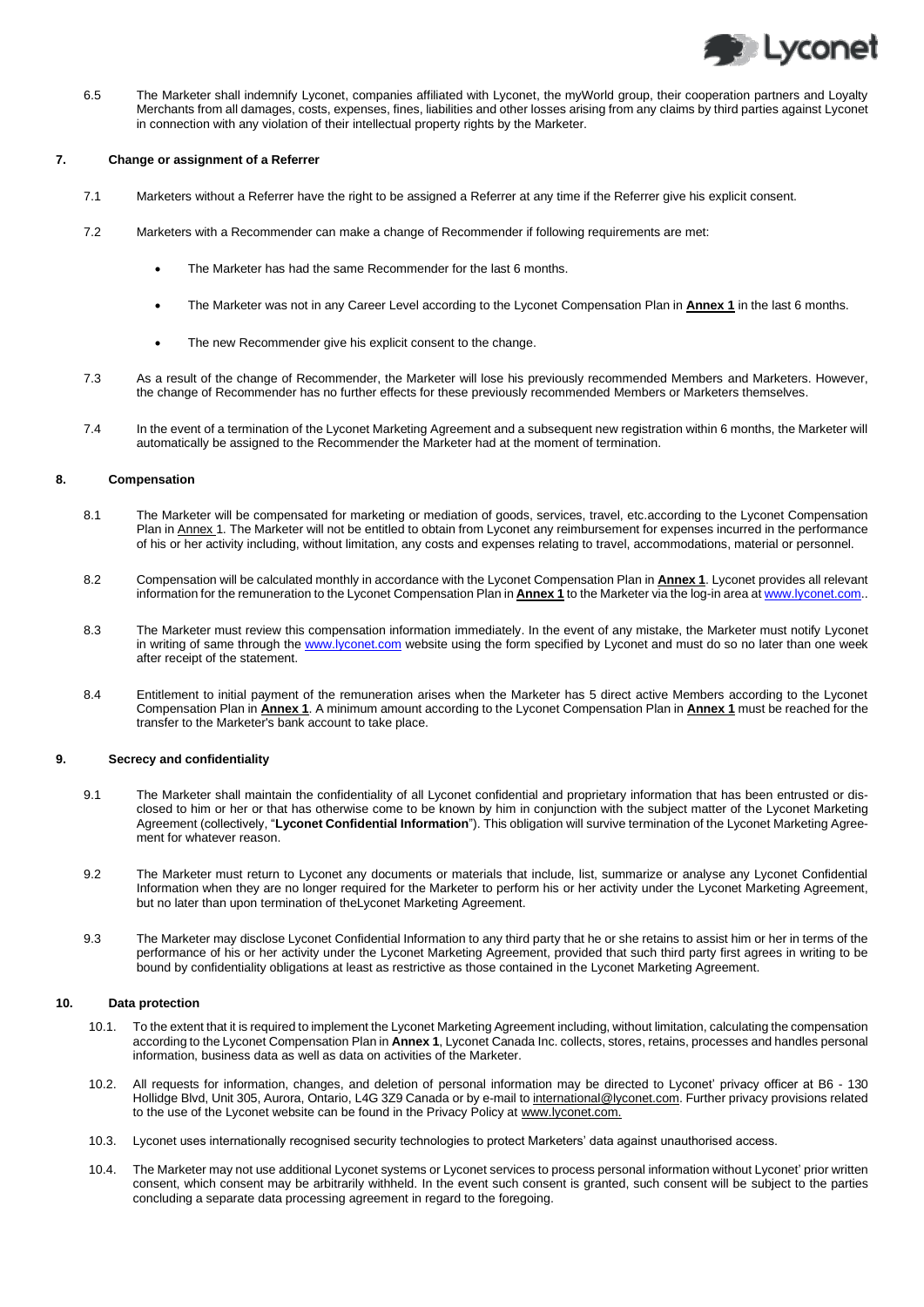

### **11. Non-competition/non-solicitation agreement**

- 11.1 The Marketer will not, while the Lyconet Marketing Agreement is in effect, directly or indirectly, or through any third parties, without the prior written consent of Lyconet, provide services, assistance (financial or otherwise), counsel or support to a direct Lyconet competitor or otherwise invest in any Lyconet competitor.
- 11.2 The activities of the Marketer in regard to competitors already existing at the time of conclusion of the Lyconet Marketing Agreement and disclosed to Lyconet in writing prior to the conclusion of this Lyconet Marketing Agreement will be excluded from the aforementioned non-competition covenant.
- 11.3 During the term of the Lyconet Marketing Agreement, the Marketer shall also refrain from soliciting or attempting to solicit Marketers, Members, or Loyalty Merchants or attempt to do so.
- 11.4 In the event of a breach of this clause by the Marketer or his or her employees, agents and/or representatives, Lyconet may forthwith terminate the Lyconet Marketing Agreement without notice.

## **12. Term and termination of the Lyconet Marketing Agreement**

- 12.1 The Lyconet Marketing Agreement commences upon acceptance of the Marketer's application to the Marketing Agency and will continue until terminated by either party as provided under this Agreement. Each party may terminate this Lyconet Marketing Agreement upon 30 days' prior written notice.
- 12.2 Lyconet may terminate the Lyconet Marketing Agreement at any time without notice and with immediate effect in each of the following circumstances:
	- (a) The Marketer deliberately makes false statements to Lyconet when concluding the Lyconet Marketing Agreement.
	- (b) The Marketer violates Clause [6.2](#page-1-1) (Communication Material).
	- (c) The Marketer violates Clause [6.4](#page-1-2) (Trademarks).
	- (d) The Marketer violates Clause 11 (non-competition/non-solicitation) or violates Clause 9 (confidentiality).
	- (e) The Marketer repeatedly provides wrong information to Members, Marketers or prospective Members or Marketers about the Benefit Program or Lyconet. The foregoing will be presumed in the event an above-average number of contracts facilitated by the Marketer (including Members, Marketers, or Loyalty Merchants) is contested, cancelled, or terminated at the earliest possible date other than by Lyconet.
	- (f) The Marketer resells Vouchers of myWorld Group or it's Loyalty Merchants.
	- (g) The Marketer holds events and charges fees or other amounts in regard to the foregoing or the Marketer offers services in connection with the Benefit Program or Lyconet to third parties for a fee without the prior written consent of Lyconet.
	- (h) The Marketer has been convicted of any criminal offence (i) committed to the detriment of Lyconet or a company affiliated with Lyconet and/or (ii) in connection with the conduct of his or her sales activities under the Lyconet Marketing Agreement; (iii) which has a material connection with the activity of the Marketer under the Lyconet Marketing Agreement (e.g. property crimes such as fraud) or (iv) which is so serious that Lyconet can no longer be expected to cooperate further because of the destruction of the necessary relationship of trust or a threat of loss of reputation by Lyconet.
	- (i) The Marketer is repeatedly in arrears in terms of the satisfaction in full of any payment obligation.
	- (j) Lyconet has reasonable grounds to believe that the Marketer is insolvent or will imminently become insolvent.
	- (k) The Marketer through its conduct causes significant damage to the economic interests or the reputation of Lyconet or a Loyalty Merchant.
- 12.3 Either party may forthwith terminate the Lyconet Marketing Agreement for any material breach of the Lyconet Marketing Agreement by the other party that has not been cured within 15 days' following delivery of written notice of such breach.
- 12.4 Every notice of termination must be in writing.
- 12.5 Any participation in the Benefit Program will remain unaffected by the termination of the Lyconet Marketing Agreement.

#### **13. Effects of the termination**

- 13.1 The Marketer will retain the right to receive any compensation already paid out to him or her. In addition, the Marketer will be entitled to any compensation payments for which all applicable conditions under the Lyconet Compensation Plan in Annex 1 have already been satisfied at the time of termination. The Marketer shall not be entitled to any other form of compensation under the Lyconet Marketing Agreement following termination of theLyconet Marketing Agreement.
- 13.2 Unless otherwise agreed, payments made by the Marketer (e.g. for services or voucher orders) shall not be refunded. No expenses of the Marketer shall be refunded.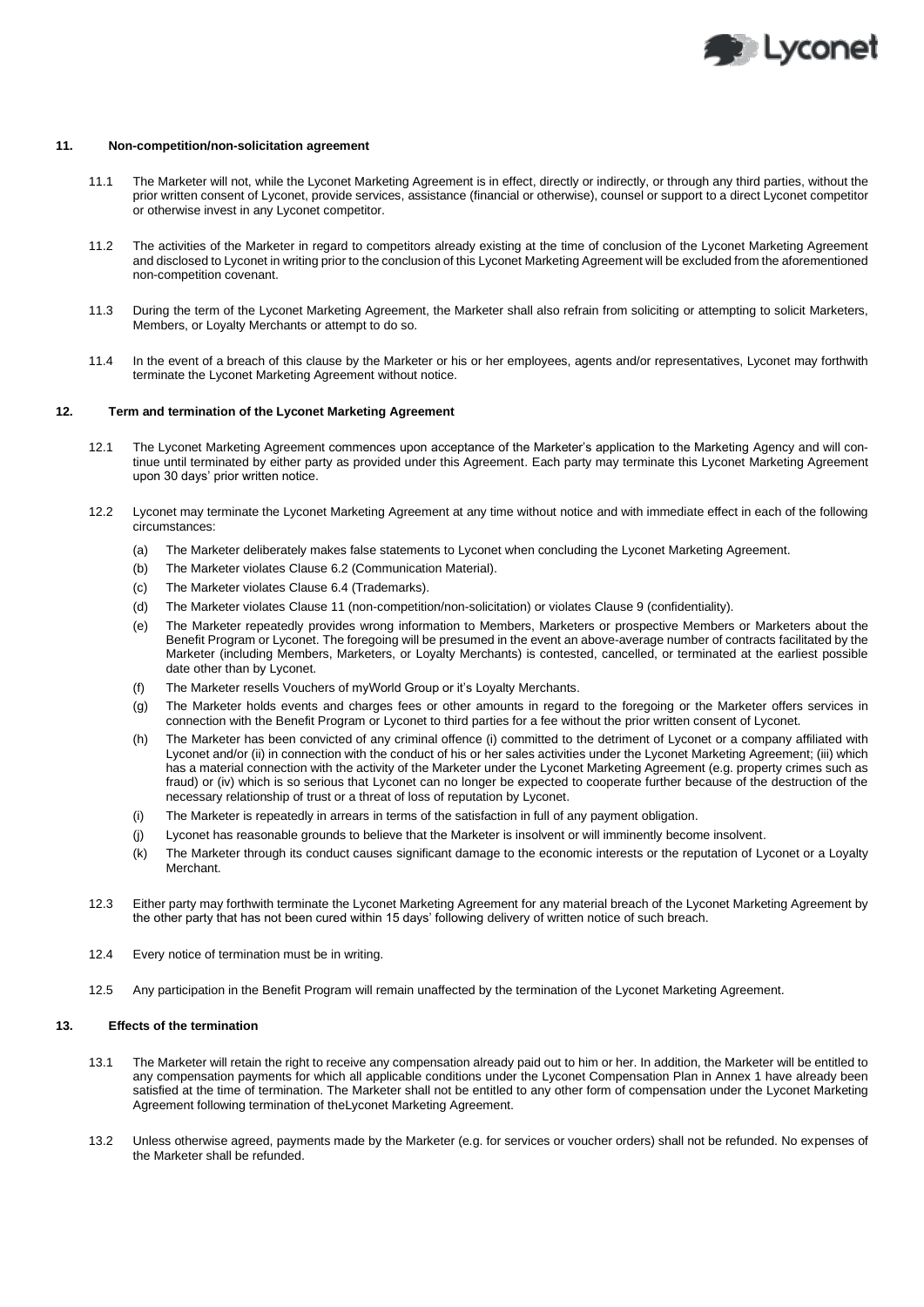

13.3 Any right of termination provided under th Lyconet Marketing Agreement is in addition to any other remedies available to Lyconet under this Agreement or otherwise at law.

#### **14. Liability**

- 14.1 The Marketing Agency is provided on an "as is" and "as available" basis. Except as provided in Clause 14.2, Lyconet will not be liable for any damages or losses relating to the Marketing Agency and any services, interactions, information, content and other subject matter relating thereto. Without limitation to the generality of the foregoing, Lyconet will not be liable for any direct, indirect, incidental, consequential, special or other damages suffered by the Marketer.
- 14.2 Clause 14.1 does not apply with respect to any personal injury or death that is caused by Lyconet' negligence.
- 14.3 The limitations and exclusions of liability specified in Clause 14.1 will not apply to the extent contrary with applicable laws in the jurisdiction where the Marketer resides or is domiciled. These limitations and exclusions of liability may therefore not fully apply with respect to all Marketer.
- 14.4 Lyconet will not be liable for any breach of the Lyconet Marketing Agreement or other damages or losses suffered by any Marketer to the extent the foregoing is attributable to circumstances beyond Lyconet' reasonable control including, without limitation, acts of God, labour disruptions, change in applicable laws, acts of war, terrorism, riots, real or apprehended insurrections, unavailability of any telecommunications facilities, unavailability of physical or human resources, and the like.

#### **15. Changes**

- 15.1 The Marketer undertakes to notify Lyconet in writing of any changes to his or her registration data or that is otherwise material to the contractual relationship without delay. This obligation relates in particular to changes in his address and bank details. If changes to the Marketer's business address are not disclosed immediately to Lyconet, statements that Lyconet sends by post to the last known address will be deemed to have been received by the Marketer.
- 15.2 Individual written agreements made by the Marketer and Lyconet (if any) will take precedence over the Lyconet Marketing Agreement in the event of any ambiguity or inconsistency. For clarity, there are no verbal or oral agreements between them. The parties' consent to the use of electronic documents, to the use of electronic signatures and to the electronic delivery of executed counterparts and other notices and communications in regard to the Lyconet Marketing Agreement.
- 15.3 Lyconet may modify the Lyconet Marketing Agreement and other contractual agreements between the Marketer and Lyconet by providing written notice of such modifications to the Marketer and any such modification will be deemed to have been accepted by the Marketer if the Marketer does not object to their coming into force within 30 days of receipt of the written notification of change.

## **16. Applicable law and court of jurisdiction**

- 16.1 The Lyconet Marketing Agreement is governed by, and will be construed in accordance with, the laws of the Province of Ontario (excluding its body of law relating to conflict of laws) and the Federal laws of Canada that apply in the province of Ontario. The United Nations Convention on Contracts for the International Sale of Goods does not apply to the subject matter of the Lyconet Marketing Agreement.
- 16.2 The courts of the Province of Ontario located in the City of Toronto, Ontario, Canada will have exclusive jurisdiction in regard to any dispute arising from or in connection with this Lyconet Marketing Agreement or the subject matter thereof.
- 16.3 The Marketer shall be obliged to conduct settlement negotiations at the registered office of Lyconet Canada Inc. at B6 130 Hollidge Blvd, Unit 305, Aurora, Ontario, L4G 3Z9 Canada before commencing any legal proceedings against Lyconet.

#### **17. General conditions**

- 17.1 The rights and remedies of the Marketer in relation with the Lyconet Marketing Agreement may not be assigned or encumbered by the Marketer without Lyconet' prior written consent. However, if the Marketer dies, the contractual relationships existing between him or her and Lyconet shall devolve on to his or her heirs in accordance with applicable laws.
- 17.2 The transfer of identification number (ID number) to third parties (e.g. due to a sale of the ID number) can in principle only take place with the written consent of Lyconet and the simultaneous transfer of all existing contractual relationships between the Marketer and the Lyconet group to third parties. If the Marketer dies, the contractual relationships (including his ID) existing between him and the Lyconet group shall pass to his heirs in accordance with the applicable inheritance law.
- 17.3 The Lyconet Marketing Agreementwill be read with all changes of gender and number required by the context (for clarity, references to a gender include both genders as well as gender-neutral designations such as those that apply to legal persons. Words importing persons include individuals, partnerships, associations, trusts, joint ventures, unincorporated organisations and corporations.
- 17.4 The Marketer may not offset claims of Lyconet or otherwise set-off any sum against any amounts payable to Lyconet.